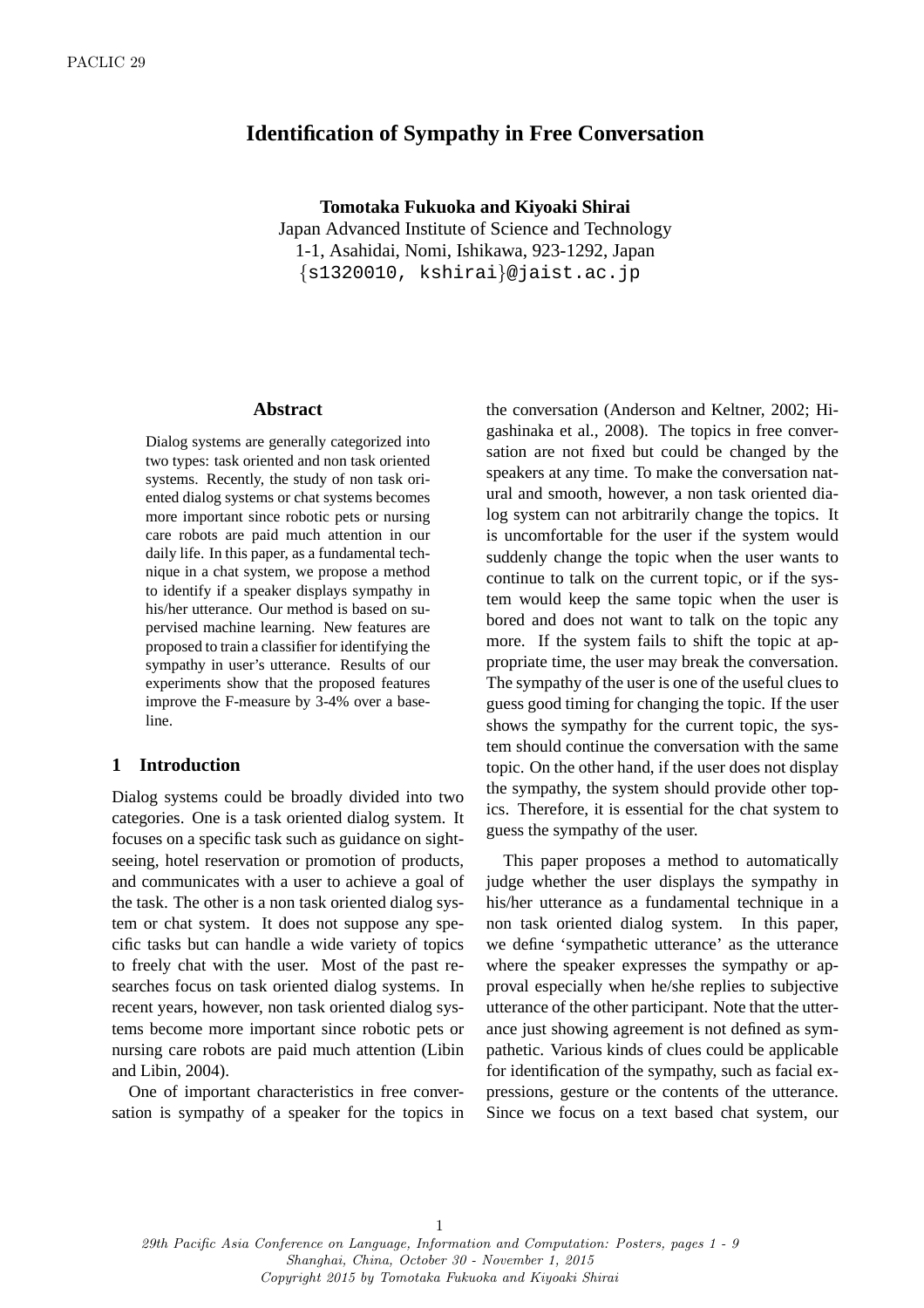method only considers the content and detects the user's sympathy in a transcript of the utterance. In addition to ordinary n-gram features, new features for the sympathy identification are introduced. The effectiveness of our proposed features will be proved via empirical evaluation.

The remaining parts of this paper are organized as follows. Section 2 discusses related work for the sympathy identification. Section 3 presents our proposed method. Section 4 reports results of evaluation experiments. Finally, Section 5 concludes the paper.

## **2 Related work**

A considerable number of studies have been made on an automatic tagging of utterance in a dialog corpus. That is, each utterance in the dialog is automatically annotated with some useful information such as dialog acts. Hereafter we call it 'dialog tag'. Supervised machine learning is often used for automatic identification of dialog tags. Since the sympathy of the speaker is also regarded as a kind of dialog tags, we introduce several related work automatically classifying utterance into dialog tags including the sympathy<sup>1</sup>.

Xioa et al. (2012) proposed a method to estimate the sympathy speech using the language model learning tool SRILM (Stolcke, 2002). In their method, n-gram of words were used as the features to classify if the utterance indicated the sympathy of the speaker. They reported that bi-gram was the most effective feature and the accuracy of the sympathy identification was around 60%.

A set of 29 dialog acts including 'empathy' was proposed toward an open-ended dialog system (Minami et al., 2012). They performed the automatic recognition of them using a weighted finite-state transducer with the words in the utterance.

Sekino et al. (2010) tried to identify the dialog acts using Conditional Random Fields (CRF). SWBD-DAMSL tag set (Jurafsky et al., 1997) were used as a set of dialog acts. Note that the tag 'sympathy' is included in SWBD-DAMSL. The features used for training CRF were the tag of the previous utterance, the number of content words in the utterance, the length of the utterance and so on.

To identify the dialog acts of the sentences in microblogging, semantic category patterns were introduced as the feature of Support Vector Machine (SVM) classifier (Meguro et al., 2013). The words in the utterance were converted into their semantic categories (or abstract concepts) using a thesaurus, then n-gram of not words but semantic categories is used as the feature. Results of this study showed that n-gram of the semantic categories was more effective than word n-gram.

This study also applies supervised learning for automatic identification of the sympathy. Especially, we investigate what are the useful features to infer the sympathy in the utterance. Therefore, we focus on identification of the sympathy only, although many previous work handled the sympathy as one of the dialog acts. Several studies reported that characteristics of the sympathy could be found in an expression at the end of the utterance (Itoh and Nagata, 2007; Huifang, 2009). In addition, there might be more linguistic features indicating the sympathy of the speaker. The main contribution of the paper is that new features for the sympathy identification are proposed through manual analysis of a free conversation corpus. Furthermore, the effectiveness of these features is empirically evaluated by experiments. Note that the target language in this study is Japanese.

### **3 Proposed method**

Our system accepts a text of utterance in free conversation as an input, then guesses whether it indicates the speaker's sympathy. Support Vector Machine (SVM) (Chih-Chung and Chih-Jen, 2001) is applied to train a binary classifier to judge if the given utterance is sympathetic  $2$ .

## **3.1 Feature**

We design the following 9 features for sympathy identification. Note that all features are binary, that is, the weight in the feature vector is 1 if it is present in the utterance, 0 otherwise.

#### *Fng***: Word n-gram**

<sup>&</sup>lt;sup>1</sup>Since we focus on the methods that handle Japanese utterance, some of the related papers are written in Japanese.

<sup>2</sup>Memory-based learning (TiMBL) (Daelemanset al., 2010) is also applied in our preliminary experiment, but SVM slightly outperformed TiMBL.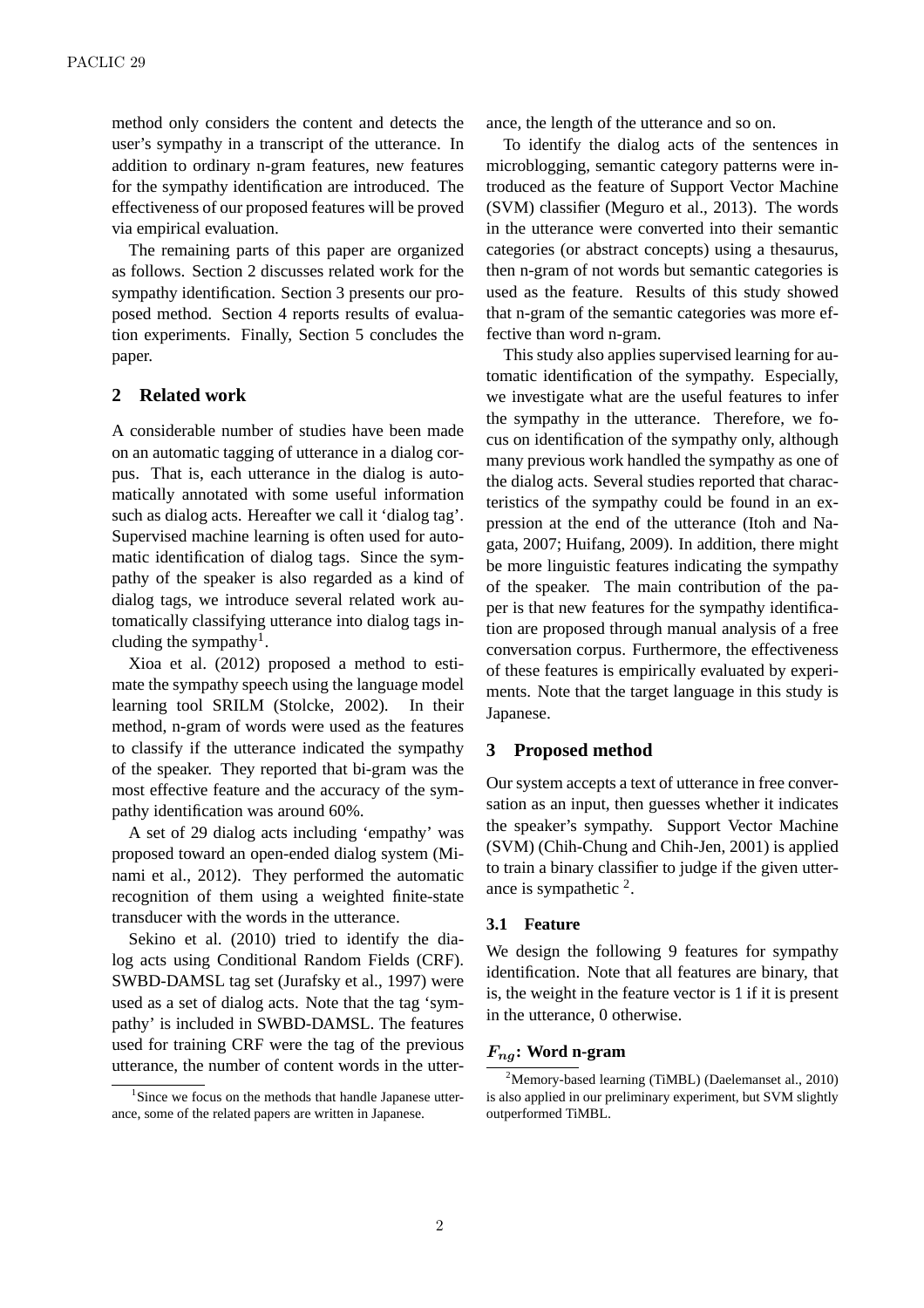The word n-gram  $(n=1,2,3)$  is used as the feature, since it represents the content of the utterance. This is the basic feature widely used for identification of the dialog tags in the previous work. Since the content of the previous utterance is also important, we use the word n-gram of both the current and previous utterance.

### *Flen***: Length of utterance**

Since the sympathetic utterance tends to be short, the length of the utterance (the number of characters) is considered. In the simple approach, the length feature is defined according to intervals, such as '1*∼*5', '6*∼*10' and 'more than 10'. However, it is rather difficult to determine the optimum intervals. In this study, the length features are defined as in (1) and (2)

$$
f_{len}^{(i)}: \text{ if } l_u \text{ is in } [i-2, i+2] \tag{1}
$$

$$
f_{len}^{(long)}: \quad \text{if } l_u \ge 20 \tag{2}
$$

, where *l<sup>u</sup>* stands for the length of the utterance. We use 17 length features  $f_{len}^{(i)}$   $(3 \le i \le 19)$  as well as an extra feature  $f_{len}^{(long)}$  indicating the utterance is long. This approach enables us to incorporate the information of the length of utterance into SVM more flexibly.

## *Ftu***: Turn taking**

In our conversation corpus, the speakers may give two or more utterance in one turn. This feature indicates the presence of turn taking, i.e. whether the speaker of the current and previous utterance is the same.

#### *Frw***1: Repetition of word (1)**

The speakers often show their sympathy by repeating a word in a previous utterance of the other. For example, in the simple conversation below<sup>3</sup>, the speaker B repeats the word '傑作 (fine work)' to agree with A's comment.

- A: あの/ 映画 /は/ 傑作 /だ (that) (movie) (fine work) (be) (That movie is a fine work.)
- B: 傑作 /だ/ね (fine work) (be) (It is a fine work.)

We introduce a feature indicating if the same word appears in the current and previous utterance.

#### *Frw***2: Repetition of word (2)**

Repetition of the words does not always indicates the sympathy. Let us consider the following example.

- A: 海草類 / 嫌い /な/の/? (seaweed) (dislike) (Do you dislike seaweed?) B: そう/で/も/ない/よ/、/ 海草
- (so) (not) (seaweed) (Not so much, seaweed.)

The speaker B repeats the word '海草 (seaweed)', but his/her utterance does not show the sympathy.

This feature is similar to *Frw*1, but more strictly checks the presence of repetition of the content words. The feature *Frw*<sup>2</sup> is activated if either condition below is fulfilled:

- The last predicative word in the previous utterance is also found in the current utterance.
- There is only one content word in the current utterance and it also appears in the previous utterance.

### *Frc***1: Repetition of semantic class (1)**

Repetition of not words but semantic classes is considered in this feature. In the following example, no content word is overlapped in two utterance, but the speaker B express his/her sympathy by saying '楽しかっ(fun)' whose meaning is similar to '面白かっ(interesting)' in the speaker A's utterance.

A: あの/ 映画 /は/ 面白かっ /た (that) (movie) (interesting) (That movie was interesting.) B: 楽しかっ /た/ね

(fun) (It was fun.)

This feature is activated if the same semantic class appears in both current and previous utterance. A Japanese thesaurus 'Bunruigoihyo' (National Institute for Japanese Language

<sup>&</sup>lt;sup>3</sup>Note that '/' stands for the word segmentation, and a word or a sentence in parentheses is an English translation. The words without translations are function words that have no meaning.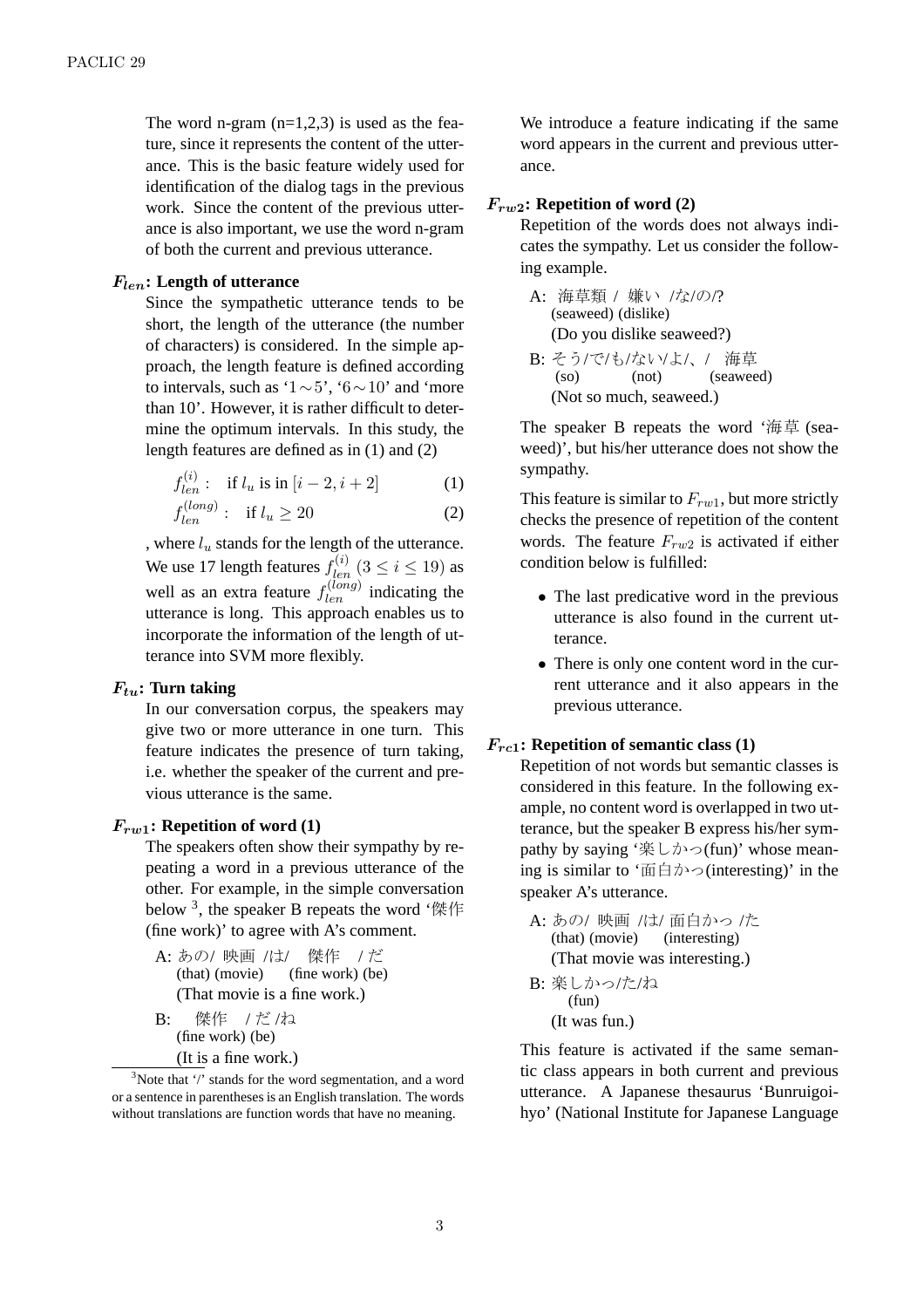and Linguistics, 2004) is used to obtain the semantic classes of the words. If one word has two or more semantic classes in the thesaurus, all of them are used to check repetition in two utterance. That is, we build the lists of all possible semantic classes of all content words in the current and previous utterance, and check if there is an overlap between them.

### *Frc***2: Repetition of semantic class (2)**

Similar to *Frw*2, repetition of the semantic classes are strictly checked as follows:

- *•* The semantic class of the last predicative word in the previous utterance is also found in the current utterance.
- There is only one content word in the current utterance and its semantic class also appears in the previous utterance.

### *Fda***: Dialog act**

Dialog act is also a useful feature to identify the sympathy. When we hear the other's assertion or opinion, we sometimes show our sympathy with it. However, we seldom express the sympathy for a simple yes-no question. In this study, we define a set of dialog acts in free conversation as in Figure 1.

| self-disclosure,              | question(yes-no),                   |  |  |
|-------------------------------|-------------------------------------|--|--|
| question(what),               | response(yes-no),                   |  |  |
|                               | response(declarative), backchannel, |  |  |
| filler, confirmation, request |                                     |  |  |

Figure 1: Dialog act

We manually annotate the conversation corpus with the dialog acts and use them as the features. In future, the dialog acts should be automatically identified to derive this feature.

## *Fend***: End of sentence**

The speakers often show their sympathy in an expression at the end of their utterance. For example, in Japanese, "だ [*da*] / ね [*ne*]" or " $\downarrow$  [*yo*] /  $\uparrow$  alleq [*ne*]"<sup>4</sup> at the end of the sentence strongly indicates the sympathetic mood of the

speaker. Based on the above observation, the expression at the end is introduced as the feature. In this paper, it is represented by a sequence of function words at the end of each sentence in the utterance.

### **3.2 Combination features**

In the preliminary experiment, we investigated several types of kernels of the SVM classifier: linear kernel, polynomial kernel, radial basis function and so on <sup>5</sup>. We found that the kernels except for the linear kernel performed very poorly on our data set. Therefore, we chose the linear kernel. However, the individual features are regarded as independent each other in the SVM with the liner kernel, although the dependency between the features should be considered.

To tackle this problem, we introduce a feature composed by combination of the existing features. When a feature set  $F = \{ \ldots f_i \ldots \}$  is derived from one utterance, where  $f_i$  is one of the features described in Subsection 3.1, all possible pairs of features  $[f_i, f_j]$   $(i \neq j)$  are also added to the feature set. Hereafter,  $[f_i, f_j]$  is referred to as a combination feature. The combination features enable the classifier to consider the dependency between two features. Since the number of this feature are increased combinatorially, feature selection is applied as described in the next subsection.

#### **3.3 Feature selection**

A simple feature selection procedure is introduced. We apply the feature selection only for the word n-gram feature  $(F_{nq})$  and the combination feature, since the numbers of these features are extremely high.

The correlation between a sympathy class and a feature  $f_i$  is measured by  $\chi^2$  value. The features are discarded when  $\chi^2$  value is less than a threshold. We denote the threshold of  $\chi^2$  value for the n-gram and combination feature as *Tng* and *Tcomb*, respectively. In the experiment in Section 4, these thresholds will be optimized with a development data.

#### **3.4 Filtering of negative samples**

In supervised machine learning, it is inappropriate that the numbers of positive and negative samples in

<sup>&</sup>lt;sup>4</sup>Parentheses show pronunciation of each word. '/' stands for word segmentation. Note that these words are particles and have no meaning.

<sup>&</sup>lt;sup>5</sup>We used LIBSVM (Chih-Chung and Chih-Jen, 2001).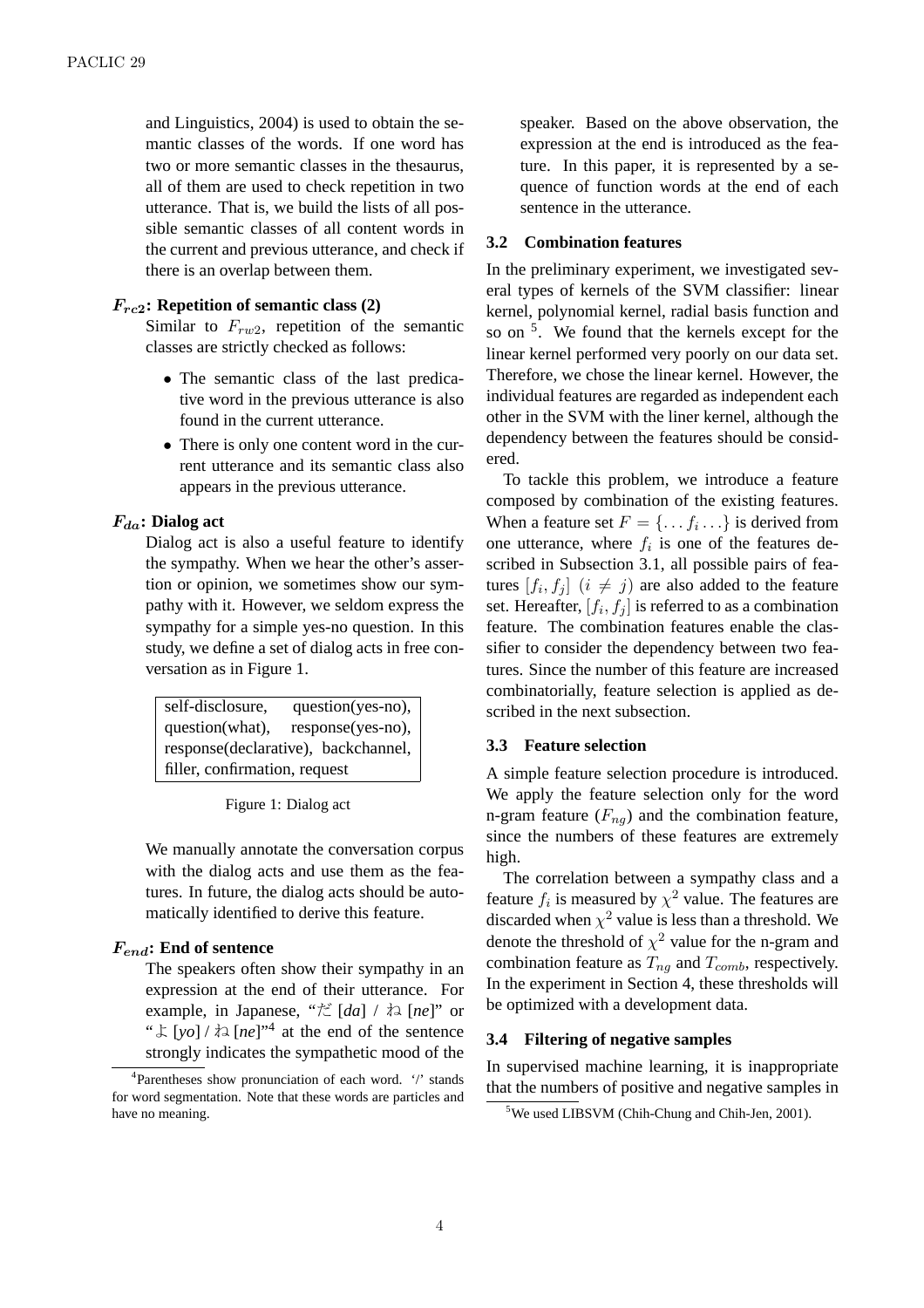the training data are extremely imbalanced, since the trained classifier may display strong bias for the majority class. In general, however, the sympathetic utterance does not frequently appear in free conversation. Actually, the ratio of the sympathetic utterance is 1.1% in our conversation corpus as will be shown in Table 1. To tackle this problem, a filtering process to remove the negative samples is introduced to correct imbalance of the training data.

The basic idea of our filtering method is that we try to remove redundant negative samples. Here 'redundant' sample stands for a sample that is similar to other samples in the training data. Similar negative samples might be redundant and could be removed from the training data without any significant loss of the classification performance. The similarity between two samples (utterance) is measured by cosine similarity of the vector consisting of the word n-gram feature only.

It is time consuming to calculate the similarity between all possible pairs of the utterance in the training data. Instead, we reduce the computational cost by constructing clusters of the utterance as the prepossessing. First, the clusters are constructed from the set of the negative samples. A fast clustering algorithm 'Repeated Bisections' is used, where the number of the cluster is set to 1000<sup>6</sup>.

For each cluster, the redundant negative samples are detected by Algorithm 1. Given a set of utterance in a cluster *U*, the algorithm divides the utterance into a set of non-redundant utterance  $U_k$  to be kept and redundant utterance *U<sup>d</sup>* to be deleted. For each utterance  $u_i$ , if the similarity between  $u_i$  and the rest of the utterance  $u_j$  is greater than the threshold  $S_{fil}$ ,  $u_j$  is added to the set  $U_d$ . Then  $u_i$  is added to  $U_k$ . Intuitively, if several similar utterance are found, only the first appeared one is remained in the training data. Note that the threshold  $S_{fil}$  controls the number of the removed negative samples. It is optimized on a development data.

### **4 Evaluation**

This section reports experiments to evaluate our proposed method. In this experiment, the systems are evaluated and compared by the precision, recall and

**Input** : 
$$
U = \{u_1, u_2, \dots, u_n\}
$$
  
\n**Output**:  $U_k, U_d$   
\n $U_k \leftarrow \emptyset$ ,  $U_d \leftarrow \emptyset$   
\n**for**  $i \leftarrow 1$  **to**  $n$  **do**  
\n**if**  $u_i \in U_d$  **then**  
\n**next**  
\n**end**  
\n**for**  $j \leftarrow i + 1$  **to**  $n$  **do**  
\n**isim**  $\leftarrow cos(u_i, u_j)$   
\n**if**  $sim \geq S_{fil}$  **then**  
\n**if**  $U_d \leftarrow U_d \cup \{u_j\}$   
\n**end**  
\n**end**  
\n**end**  
\n $U_k \leftarrow U_k \cup \{u_i\}$   
\n**end**

**Algorithm 1:** Search for redundant negative samples

F-measure of the identification of sympathetic utterance.

### **4.1 Data**

Meidai conversation corpus  $<sup>7</sup>$  is used to train and</sup> evaluate our proposed method. It is a collection of transcription of actual conversation or chat in Japanese. Two to four participants joined free conversation. Dialogs where the number of the participants is two are chosen from the corpus, then each utterance is manually annotated with 'sympathy tag' indicating whether it expresses the sympathy of the speaker or not<sup>8</sup>.

We randomly divide the conversation corpus into three sets: 80% training, 10% development and 10% test set. Table 1 shows the number of the dialogs, sympathetic utterance (sym) and non-sympathetic utterance (non-sym) in each data. The ratio of the positive and negative samples stands at 1 to 86, that is, the number of sympathetic utterance is much fewer than non-sympathetic. A balanced data in-

<sup>6</sup>We used the clustering tool CLUTO. http://glaros .dtc.umn.edu/gkhome/views/cluto

 $^{7}$ https://dbms.ninjal.ac.jp/nuc/index.php ?mode=viewnuc

<sup>8</sup>Each dialog in the corpus is annotated by one person. To measure inter-annotator agreement, another annotator put sympathy tags to only three dialogs. Cohen's kappa was 0.27. It indicates the difficulty of the sympathy identification task. In future, the definition of sympathetic utterance should be more clarified to make a better annotation guideline for consistent annotation.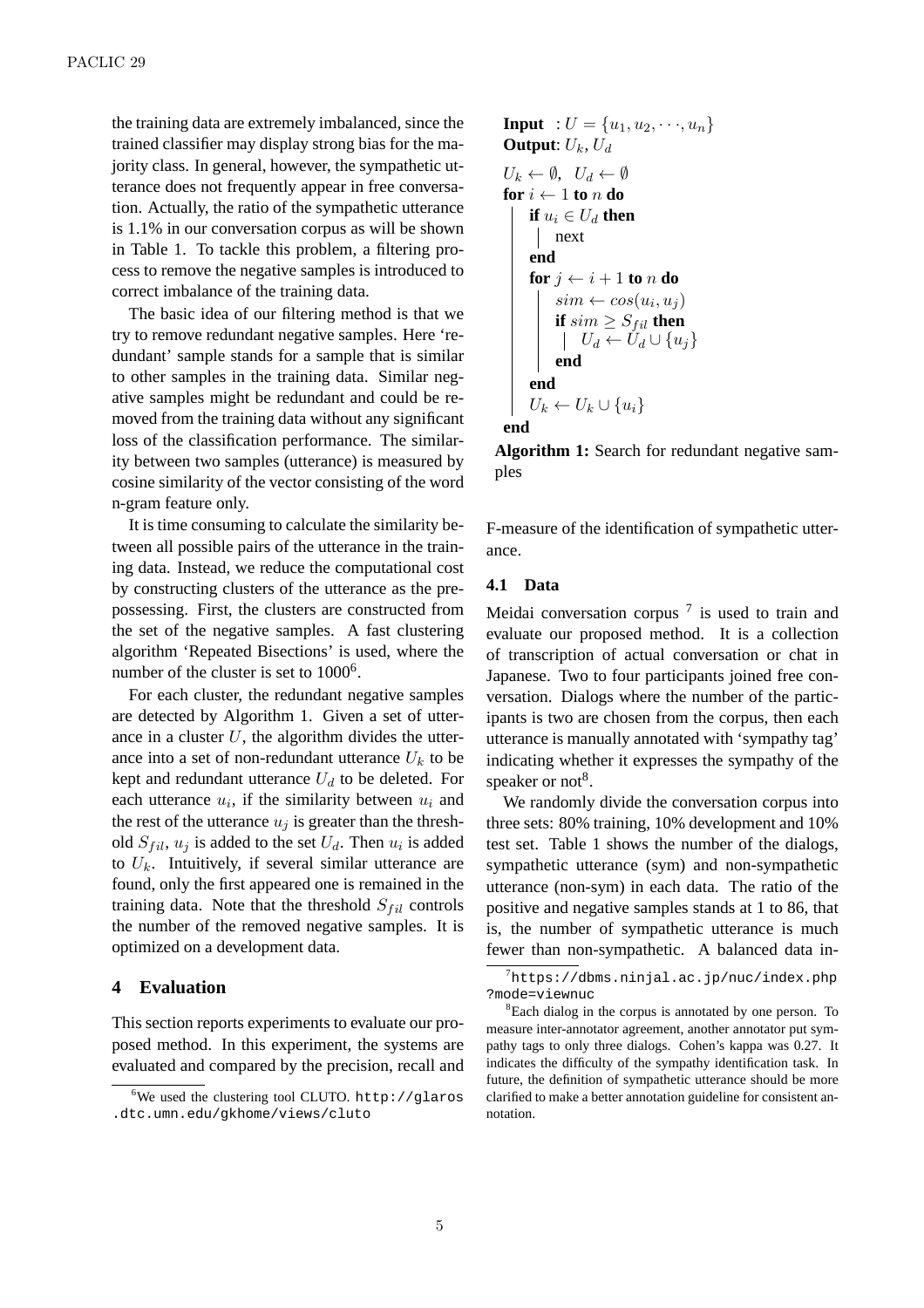Table 1: Statistics in the conversation corpus

| data        | dialog | sym | non-sym |
|-------------|--------|-----|---------|
| training    | 77     | 861 | 73378   |
| development | 10     | 103 | 8882    |
| test        | 10     | 99  | 8598    |

cluding the same number of the positive and negative samples is also used for evaluation. It is made by keeping all positive samples and randomly choosing the equal number of the negative samples in the training, development and test data. We repeat to construct the balanced data five times, and evaluate the systems in these five data sets. Note that the results on the balanced data shown below are the average precision, recall and F-measure of five trials.

#### **4.2 Results and discussion**

#### **4.2.1 Parameter optimization**

First, the parameter  $T_{nq}$  for selection of n-gram feature was optimized on the development data. Figure 2 shows a change in precision $(P)$ , recall $(R)$  and F-measure(F) on the development data. We chose  $T_{ng} = 0.9$  as the best parameter where the precision, recall and F-measure were the highest. In this case, 4378 features, which are 1% of all n-gram features, were selected.



Figure 2: Optimization of *Tng*

Another parameters  $T_{comb}$  and  $S_{fil}$  were also optimized. The details will be reported later.

#### **4.2.2 Results**

We define the baseline as the classifier with the word n-gram feature only. Table 2 reveals the performance of the baseline and our proposed method on the test data, while Table 3 shows the results on the balanced test data. In these tables, the filtering of the negative samples is not applied. Our proposed method outperformed the baseline on the whole, although the precision was comparable on the balanced data. In the imbalanced test data, the F-measure was not so high. This is because the sympathetic utterance does not frequently appear in the conversation corpus. Since the participants of some dialogs were strangers, they might hesitate to express their sympathy. On the other hand, in the balanced test data, the results were reasonably high. If our method is applied for the conversation between close friends where they frequently show their sympathy, it will achieve better performance than the results in Table 2.

|                                            |  | R                            |      |  |  |
|--------------------------------------------|--|------------------------------|------|--|--|
| Baseline $(F_{nq})$                        |  | $0.23$ 0.11                  | 0.15 |  |  |
| Proposed method                            |  | $0.28$ 0.13 0.18             |      |  |  |
| Table 3: Results on the balanced test data |  |                              |      |  |  |
|                                            |  |                              |      |  |  |
| Baseline $(F_{na})$                        |  | $0.80 \quad 0.73 \quad 0.76$ |      |  |  |

Proposed method  $\vert 0.81 \quad 0.76 \quad 0.80$ 

#### **4.2.3 Effectiveness of features**

Next, to investigate the effectiveness of our proposed features, the models with several feature sets are compared. We train the classifiers with the basic word n-gram feature and one of the other features (denoted as  $F_{na} + F_*$ ), and compared it with the baseline model  $(F_{nq})$ . We also compare the classifier with all features (denoted as *FALL*). Table 4 and 5 show the results on the imbalanced and balanced test data. Note that the combination features are not used in this experiment.

On the imbalanced test data, adding the feature *Flen*, *Frc*2, *Fda* and *Fend* caused a decline of the Fmeasure. Furthermore, the classifier using all features were comparable with the baseline. However, on the balanced data, almost all types of the features contributed to gain the F-measure. In addition, precision, recall and F-measure of *FALL* were better than the baseline.

From the results in Table 4 and 5, turn taking (*Ftu*)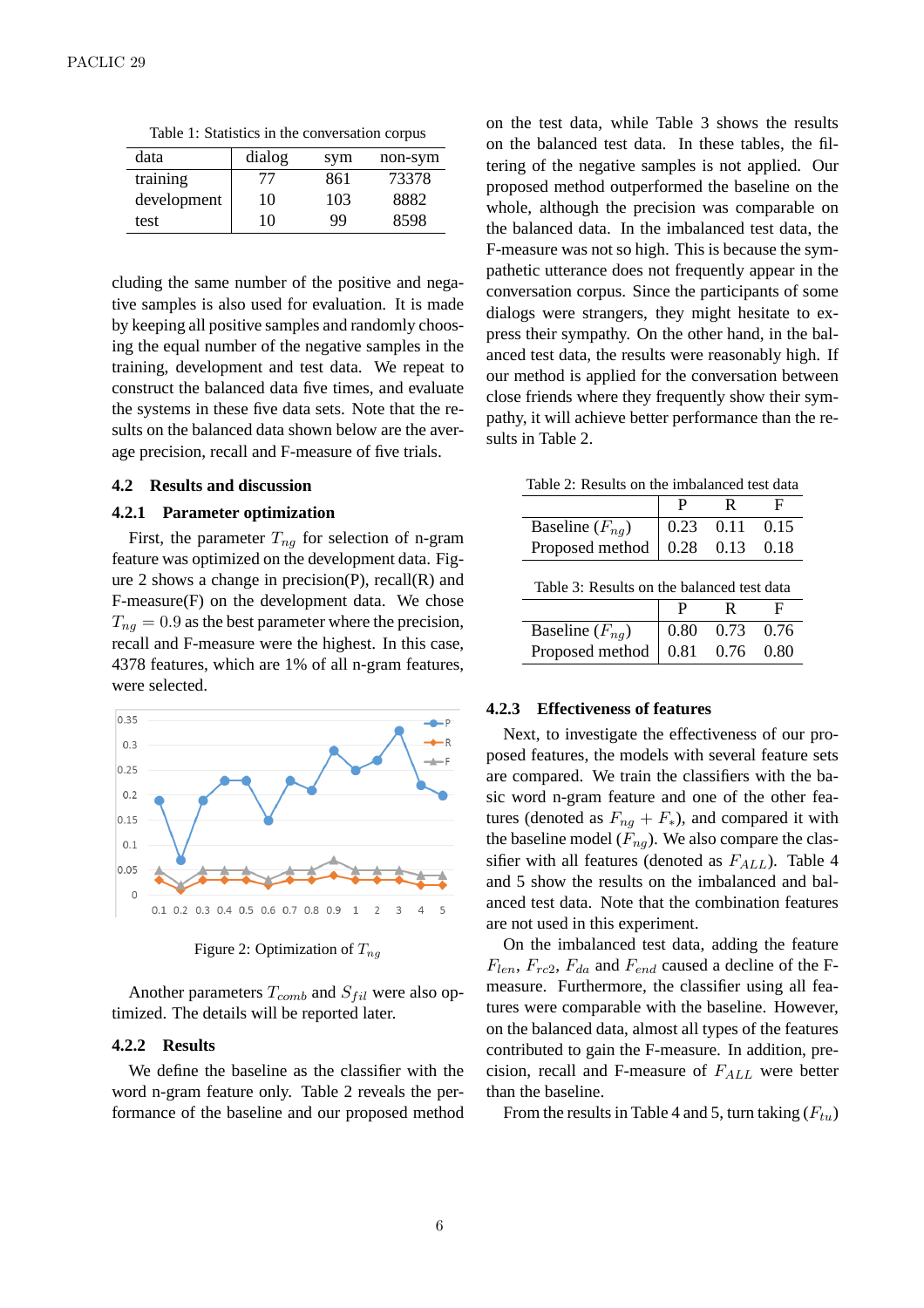| Feature set        | P    | R    | F    |
|--------------------|------|------|------|
| $F_{ng}$           | 0.23 | 0.11 | 0.15 |
| $F_{nq} + F_{len}$ | 0.18 | 0.08 | 0.11 |
| $F_{nq} + F_{tu}$  | 0.25 | 0.12 | 0.16 |
| $F_{ng} + F_{rw1}$ | 0.25 | 0.11 | 0.15 |
| $F_{nq}+F_{rw2}$   | 0.26 | 0.11 | 0.15 |
| $F_{nq}+F_{r c1}$  | 0.23 | 0.11 | 0.15 |
| $F_{nq}+F_{rc2}$   | 0.21 | 0.10 | 0.14 |
| $F_{nq} + F_{da}$  | 0.19 | 0.08 | 0.11 |
| $F_{nq} + F_{end}$ | 0.19 | 0.10 | 0.13 |
| $F_{\textit{ALL}}$ | 0.24 | 0.11 | 0.15 |

Table 4: Effectiveness of the features on the imbalanced test data

Table 5: Effectiveness of the features on the balanced test data

| <b>Feature</b> set | P    | R    | F    |
|--------------------|------|------|------|
| $F_{ng}$           | 0.80 | 0.73 | 0.76 |
| $F_{nq} + F_{len}$ | 0.81 | 0.73 | 0.77 |
| $F_{nq} + F_{tu}$  | 0.81 | 0.75 | 0.78 |
| $F_{nq}+F_{rw1}$   | 0.81 | 0.73 | 0.77 |
| $F_{nq}+F_{rw2}$   | 0.81 | 0.73 | 0 77 |
| $F_{nq}+F_{r c1}$  | 0.81 | 0.72 | በ 76 |
| $F_{nq}+F_{rc2}$   | 0.81 | 0.73 | 0.77 |
| $F_{nq}+F_{da}$    | 0.81 | 0.73 | 0.77 |
| $F_{nq} + F_{end}$ | 0.82 | 0.74 | 0.78 |
| $F_{ALL}$          | 0.83 | 0.77 | 0.80 |

and repetition of word  $(F_{rw1}$  and  $F_{rw2}$ ) seem the most effective features. Since the increase or decrease caused by adding one feature is inconsistent for several features on the imbalanced and balanced data, however, the effectiveness of them are rather unclear.

#### **4.2.4 Effectiveness of combination feature**

In this subsection, we evaluate the combination feature. Two sets of the features are investigated: the word n-gram feature *Fng* and all proposed features *FALL*. For each feature set, the combination features are added to the feature vector of the utterance.

Recall that we introduce feature selection for the combination feature. The parameter  $T_{comb}$  was optimized on the development data. *Tcomb* was set as 140 for both feature sets  $F_{nq}$  and  $F_{all}$  on the imbalanced data. While, it was set as 280 and 260 for *Fng* and *Fall* on the balanced data, respectively.

Table 6 and 7 compare the classifiers with and without the combination feature in the imbalanced and balanced test data, respectively. In Table 6, the combination feature improves both precision and recall in *FALL* feature set. While, combination of the n-gram features increases the precision but decreases recall and F-measure. Therefore, the combination of our proposed features worked well, but the combination of n-gram not.

In the balanced test data (Table 7), the models with and without the combination feature are comparable.

Comparing *Fng*+*COMB* and *FALL*+*COMB* in Table 6, incorporation of the proposed features improved the F-measure with a loss of the precision. In the same comparison in Table 7, all three criteria were improved by using the proposed features. Therefore, it can be concluded that our proposed features are effective for identification of the sympathy, especially when the dependency between two features is considered.

Table 6: Evaluation of the combination feature on the imbalanced test data

| <b>Feature Set</b>              | P | R                    |  |
|---------------------------------|---|----------------------|--|
| $F_{nq}$                        |   | $0.23$ $0.11$ $0.15$ |  |
| $F_{nq}$ +COMB                  |   | $0.31$ $0.09$ $0.14$ |  |
| $F_{ALL}$                       |   | $0.24$ $0.11$ $0.15$ |  |
| $F_{ALL} + COMB$ 0.28 0.13 0.18 |   |                      |  |

Table 7: Evaluation of the combination feature on the balanced test data

| <b>Feature Set</b> | P. | -R                           |  |
|--------------------|----|------------------------------|--|
| $F_{nq}$           |    | $0.80$ $0.73$ $0.76$         |  |
| $F_{nq}$ +COMB     |    | $0.80 \quad 0.73 \quad 0.77$ |  |
| $F_{ALL}$          |    | 0.83 0.77 0.80               |  |
| $F_{ALL}$ +COMB    |    | $0.81$ 0.76 0.80             |  |

#### **4.2.5 Evaluation of filtering of negative samples**

The method of negative sample filtering was evaluated using the imbalanced data set. First, the parameter  $S_{fil}$  was optimized as 0.5 that achieved the highest F-measure on the development data.

Three methods are compared in this experiment: a model without the negative sample filtering (w/o Filtering), a model with the filtering by our proposed method (Proposed Filtering) and a model where the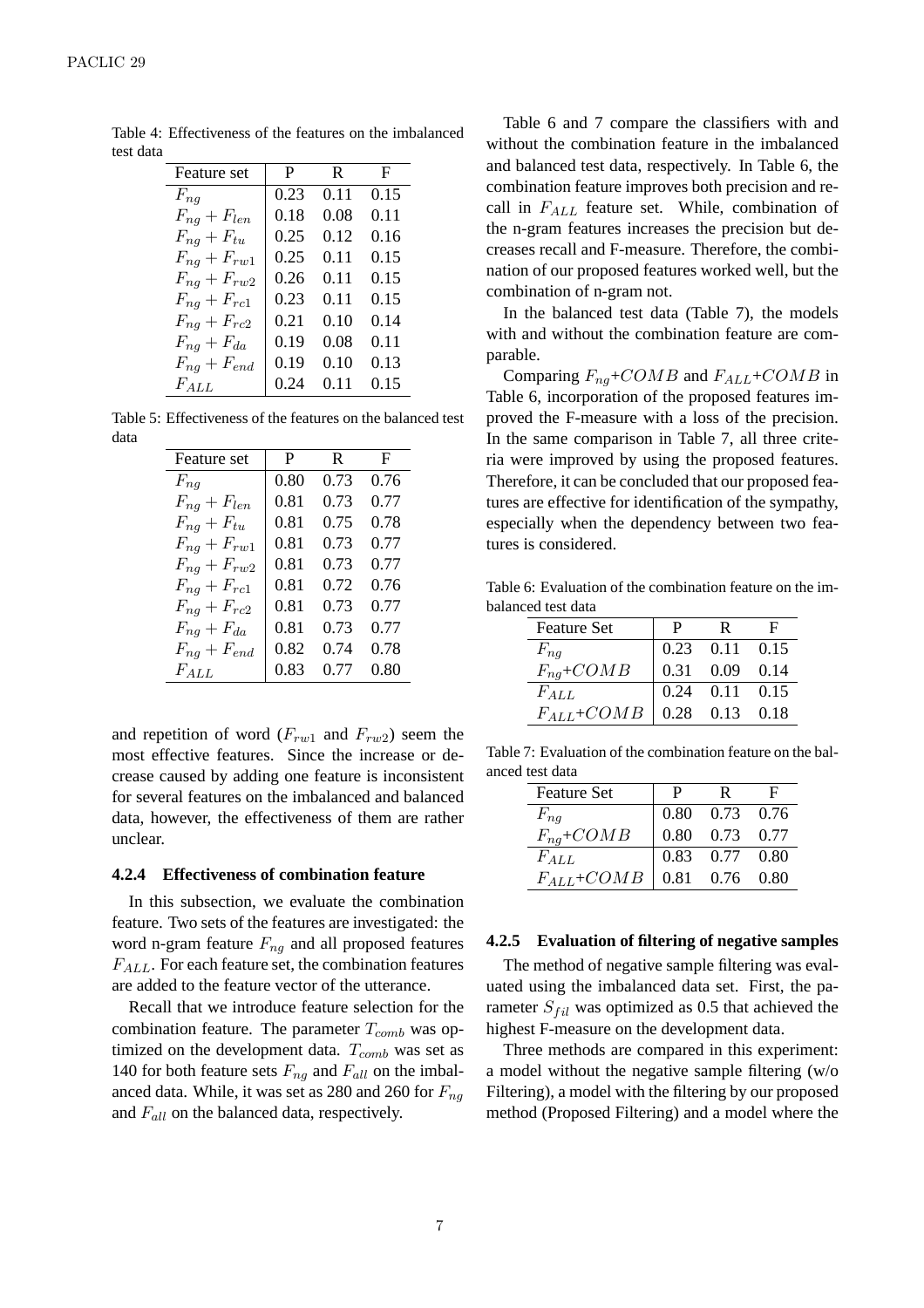negative samples are randomly removed (Random Filtering). In Proposed Filtering, 25,174 negative samples were removed from the training data. In Random Filtering, the same number of the negative samples were randomly removed. We repeated the training of the classifier with random filtering five times and compared the average with the other methods.

Table 8: Evaluation of filtering methods

| $w$ /o Filtering        | 0.28 | $0.13$ 0.18      |      |
|-------------------------|------|------------------|------|
| Proposed Filtering      |      | $0.23$ 0.16 0.19 |      |
| <b>Random Filtering</b> |      | $0.25$ 0.18      | 0.22 |

Table 8 reveals the results of three methods. By the filtering, the recall was improved, while the precision declined. It is natural because the classifier tends to judge the utterance as sympathetic (positive) when the number of the negative samples in the training data is reduced. Since F-measure was improved, the filtering of the negative samples seems to contribute toward improvement of the performance. However, our proposed filtering method was worse than the random sampling. It is still uncertain why the idea to remove the redundant negative samples is inappropriate in this task. In future, we will investigate the reason and refine the algorithm of the negative sample filtering.

#### **4.3 Error Analysis**

We have conducted an error analysis to find major causes of the errors. First, we found many false positives (the sympathetic utterance is wrongly classified as non-sympathetic) and false negatives (the non-sympathetic utterance is wrongly classified as sympathetic) when the previous utterance was long. In such cases, the previous utterance consisted of many sentences, but only one sentence was usually related to the current utterance. Although many features were derived from the previous utterance, the most of them were irrelevant. Such noisy features might cause the classification error. To overcome this problem, the coherence between the current and previous utterance should be considered. In other words, it is required to introduce a method to choose only the sentence relevant to the current utterance from long previous utterance.

Many errors were also found when both the current and previous utterance were too short. We guessed that the classification errors were caused by the lack of the features. Due to the feature selection, even the word n-gram feature was sometimes not extracted from short utterance. One of the solutions is to apply feature selection only for bi-gram and trigram while remaining all uni-gram features, in order to prevent from extracting no n-gram feature.

We also found that several false negatives were caused by the feature *Fend*. Some of the expressions at the end of the sentence indicate the speaker's sympathy, but not always. Let us suppose such an expression appeared in non-sympathetic utterance and the lengths of both current and previous utterance were short. In such cases, since only a few features were extracted, the end of the sentence feature strongly worked to classify the utterance as the sympathetic. The way to incorporate the end expression into the classifier should be refined.

## **5 Conclusion**

This paper proposed a method to identify the sympathetic utterance in the free conversation. The main contribution of the paper is to propose novel features for sympathy identification. Results of the experiments indicate that (1) the proposed features are effective, especially when the pairs of these features are considered as the additional features, (2) among the proposed features, turn taking and repetition of the content words show strong correlation with the sympathetic utterance, and (3) the filtering of negative samples is important to improve the F-measure.

F-measure of the proposed method was still low in the extremely imbalanced positive and negative sample data. We proposed the filtering method to remove the redundant negative samples, but it was worse than the random filtering. However, since the results on the balanced data were promising, we believe that the filtering of negative samples is a right way to improve the performance. In future, we will continue to explore a better way of negative sample filtering.